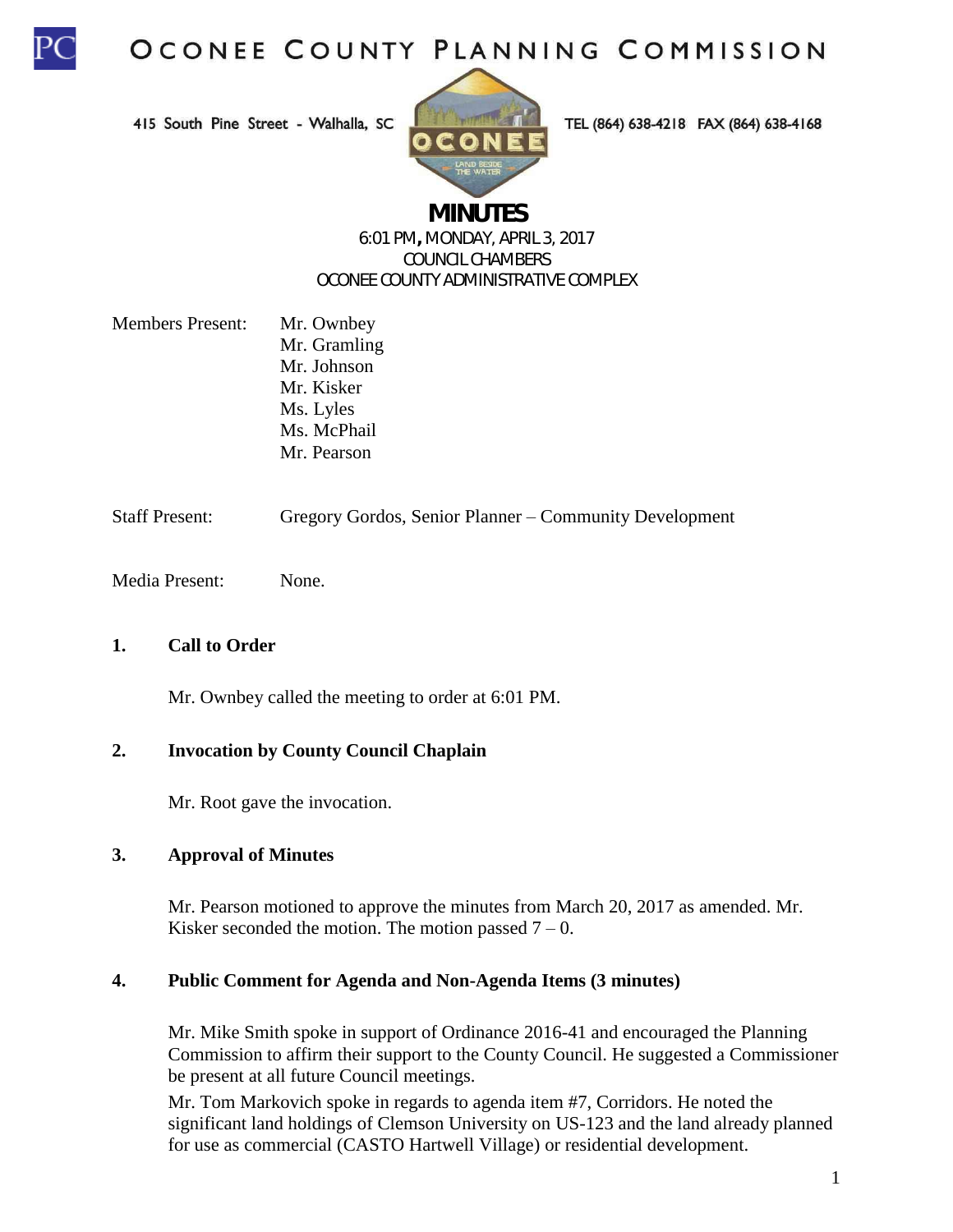## **5. Discussion on Ordinance 2016-41 (including Agricultural Zoning)**

Mr. Pearson began the discussion, stating that his public comment before County Council on March 21, 2017 was in opposition to zoning, rather than the agricultural community. Mr. Gordos reintroduced the matter before the board, emphasizing that Ordinance 2016- 41 had been tabled by the Council. While the agenda item had not be procedurally remanded back to the Planning Commission, County Council was on record stating that they wanted to know what the current members of the Planning Commission felt about the proposal.

Ms. McPhail spoke in support of Ordinance 2016-41 as written, sent from the Planning Commission to County Council. McPhail spoke on the background behind the proposal and that it arose from a discussion on additional land protection options other than easements. It was emphasized that persons electing to be zoned AD-5 or AD-50 could rezone back to AD, for example, but not back to Control Free District.

Mr. Johnson asked if a petition was involved for adding AD-5 and AD-50. Ms. McPhail replied that surveys originally involved the Tokeena-Dairy Farm rezoning to AD but that conversations with land owners led to the concept, including work with past Planning and Zoning staff.

Mr. Pearson requested to hear from more members of the general public.

Ms. Lyles stated her opposition to the Tokeena-Dairy Farm rezoning from 2016.

Mr. Gramling stated opposition for Ordinance 2015-41 as written and asked for clarification in AD-50 if the requirement was one dwelling per 25 acres but the lot size requirement was 50 acres.

Discussion followed on ordinance intent, protections from investor or neighbor, growth in the number of pages of Chapter 38 – Zoning, representation of Oconee County residents, outreach to the public, and zoning as a citizen-initiated option.

Ms. McPhail made a motion, seconded by Mr. Ownbey, to re-convey support of Ordinance 2016-41 as written.

The motion passed 6-1 with Mr. Gramling dissenting.

## **6. Discussion on Chapter 38 Article VIII – SIGN CONTROL**

Mr. Gordos reintroduced the matter before the board, noting that the language in Sec. 32- 520. - Requirements for billboards and other commercial signs was of particular relevance to his day-to-day management of the Planning and Zoning division. Mr. Gordos provided within the Backup documentation the definitions of signs under Chapter 38 of the Code of Ordinances and the relevant definitions of Appendix A of that chapter. He noted that changes made at the March 23 meeting had been applied and that the last matter for discussion was applicability of an existing seventy five square foot limit on signs on a two-lane road (Sec. 32-520.(c))

Mr. Markovich requested permission to speak and asked where Appendix is A applied. Mr. Gordos confirmed that the code section is typically applied in the I-85 zoning overlay but could apply in some circumstances as planning guidance or as a condition of Board or Commission approval.